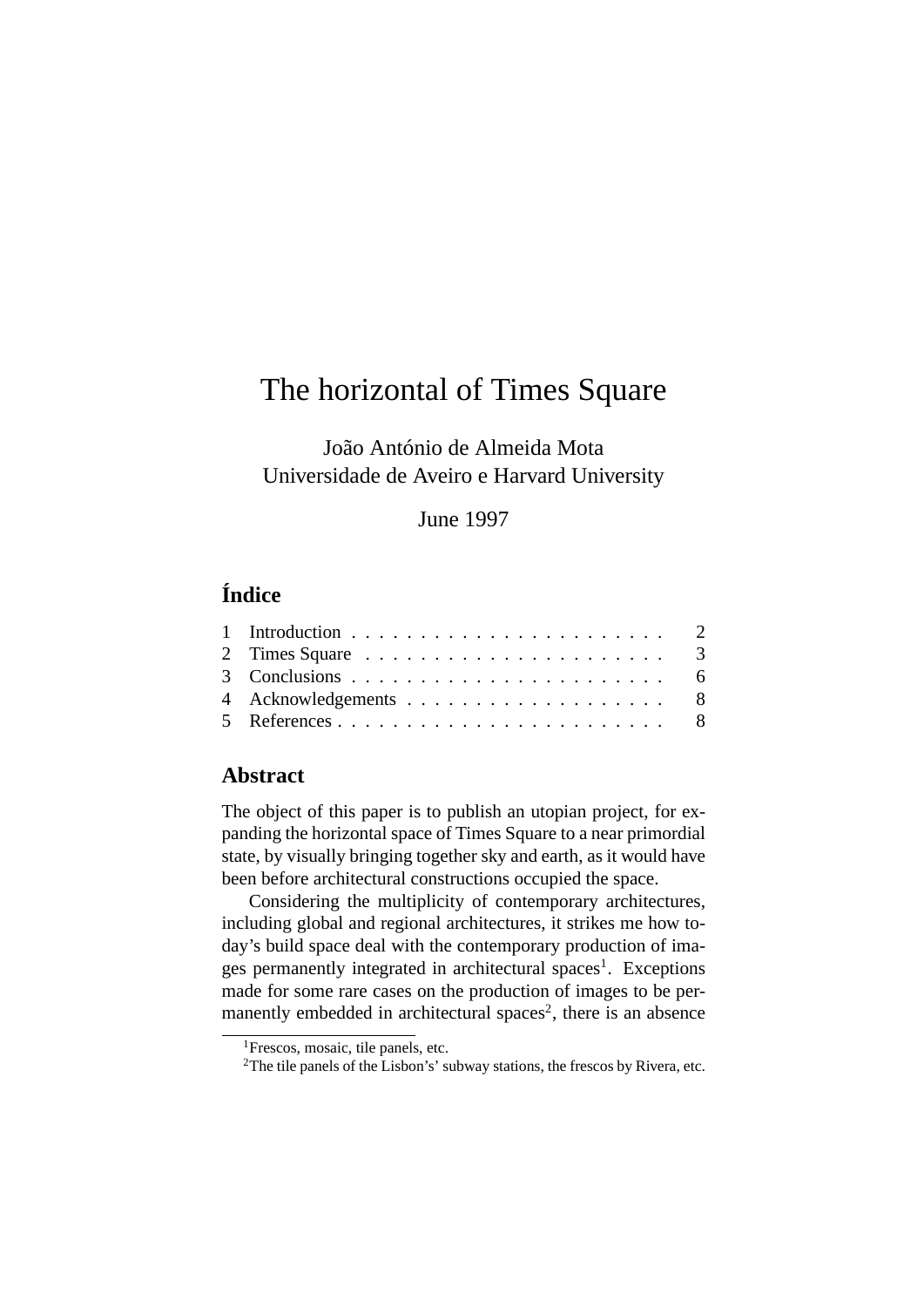2 João António de Almeida Mota

on the contemporary uses of images that have a scale and an osmosis with the space's matter that make them in fact, within architectural environments. In this paper I propose to balance the qualities of images, materials and site, to produce a series of commentaries about the dwelling in a site called Times Square.

**Keywords:** Metropolisation & Environment; utopian project; primordial state; site specific; factual and the imaginary spaces; sensible dwelling.

#### <span id="page-1-0"></span>**1 Introduction**

This is a metaphorical communication. I will do a description of Times Square bouncing between factual and imaginary spaces<sup>[3](#page-1-1)</sup>, to unveil issues related to a sensible dwelling.

To explain my dwelling experience, during the two years I lived in New York City, I can't find better metaphor than referring to the paintings of *Hieronymus Bosch*. In *Bosch's* paintings there are an infinite number of beings disputing for their own space. It is a painting where hell and heaven are brought into a space where borders are not always clear, and the most sublime and beautiful beings share the same earth and sky inhabited by the most abominable and mean beings. *Bosh's* paintings unveil an organic world where the lovers give light and the defeated feed it.

If we imagine ourselves as birds and we fly over Manhattan, we will see a grid on the south end of the island that is substantially different from the grid north of Houston Street. When comparing those grids it becomes clear what the "enlightenment project"is about (Pérez-Gómez 1983). The compartmentalizaton of space of Manhattan was on the seventeen century an "organic"net of rural and urban land, and thereafter in the nineteen century the

<span id="page-1-1"></span> $3$ By factual space I mean the "location which cast" is defined by the architectural constructions. By imaginary space I mean the "location" in which the physicality of the factual space is understood as a referent embodying a metaphor that shapes the dwelling experience.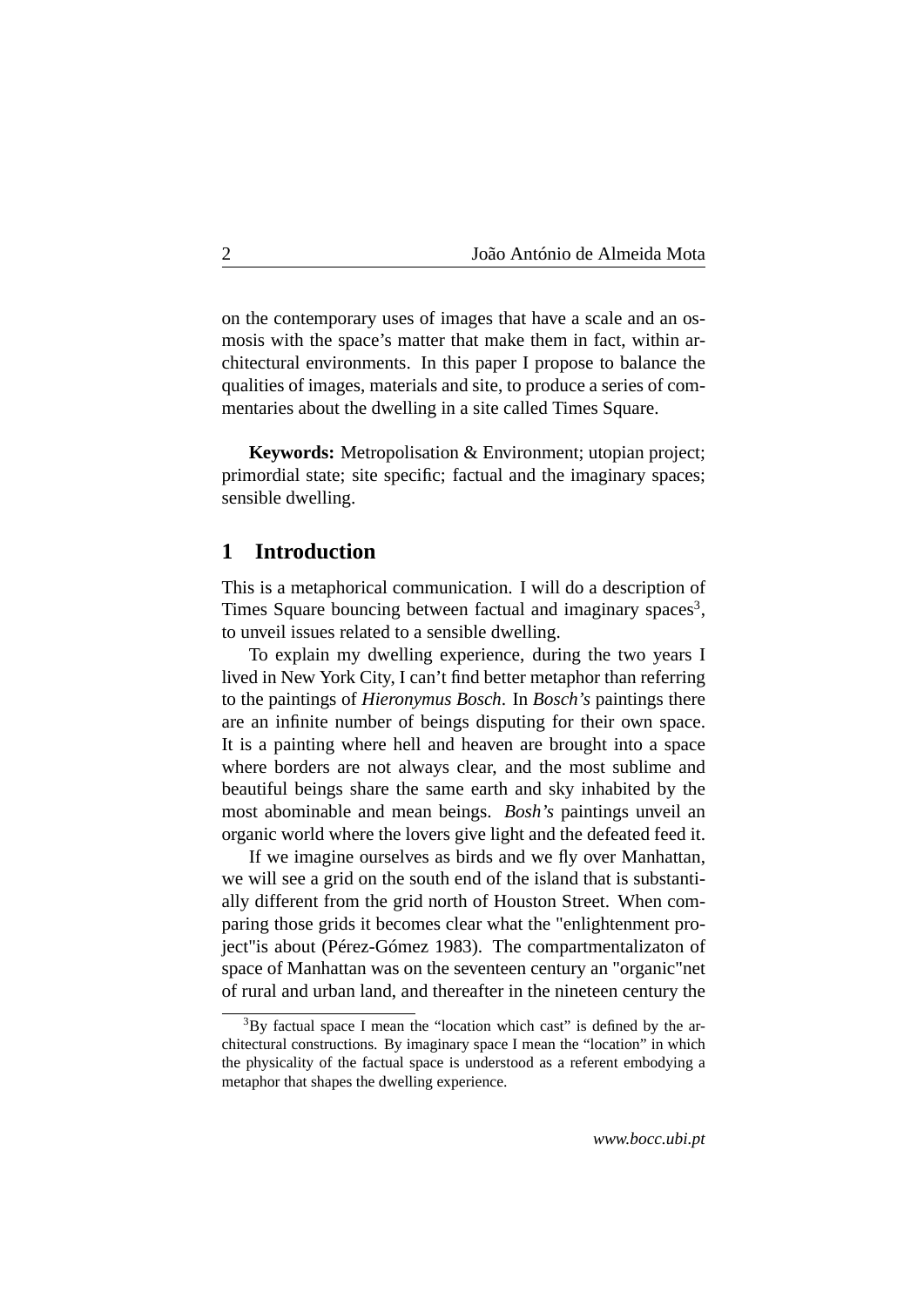rural land north of Houston Street was urbanised according to a grid of streets and avenues strictly orthogonal, exception made to a long diagonal that crosses Manhattan longitudinally. Bro-adway<sup>[4](#page-2-1)</sup>.

Excluding Central Park, it is at the cross-roads of Broadway with streets and avenues that the majority of squares and public parks are. These squares and parks become unpredictable at the confluence of different blocks contrasting with the orthogonal prediction of the cross-roads between avenues and streets. When comparing with the City strictly orthogonal net of avenues and streets, the unpredictable space qualities of a cross-roads called Times Square, are used and overused to increase the visibility of the billboard adds covering the area.

#### <span id="page-2-0"></span>**2 Times Square**

If we give away our topographic vision, and find ourselves walking in one of the most confusing cross-roads of Manhattan, Times Square (cross-roads of Broadway with  $7<sup>th</sup>$  avenue between  $42^{nd}$  and  $48^{th}$  Streets) we will be in a square with theatres, commerce of electronic goods for tourists, hotels, newspapers, prostitution, restaurants, cross-roads of 10 subway lines, drugs and policemen of all sorts. In this square the buildings shift from the decadent and dirty to the shiny kitsch of corporations' headquarters. All this happens in the context of a diagonal that crosses a strictly orthogonal system. A diagonal (Broadway) added complexity

<span id="page-2-1"></span><sup>4</sup>Manhattan island is constituted by a flat rock platform covered by sediments deposited by the Hudson river and East river. This island was once a sacred land for native Americans before European settlers "bought" it and during the seventeen century settled on the south end of Manhattan. The rural land north of the south end was divided according to existing trails. Two centuries later the city expanded north of Houston Street, and the rural land was then considered to be urban real estate divided in a grid that anticipated today's urban net. A set of avenues defined longitudinal axes oriented south/north, and a set of streets defined transversal axes oriented east/west. Broadway remains as an evidence of the broad trail that crossed the island northwest/southeast.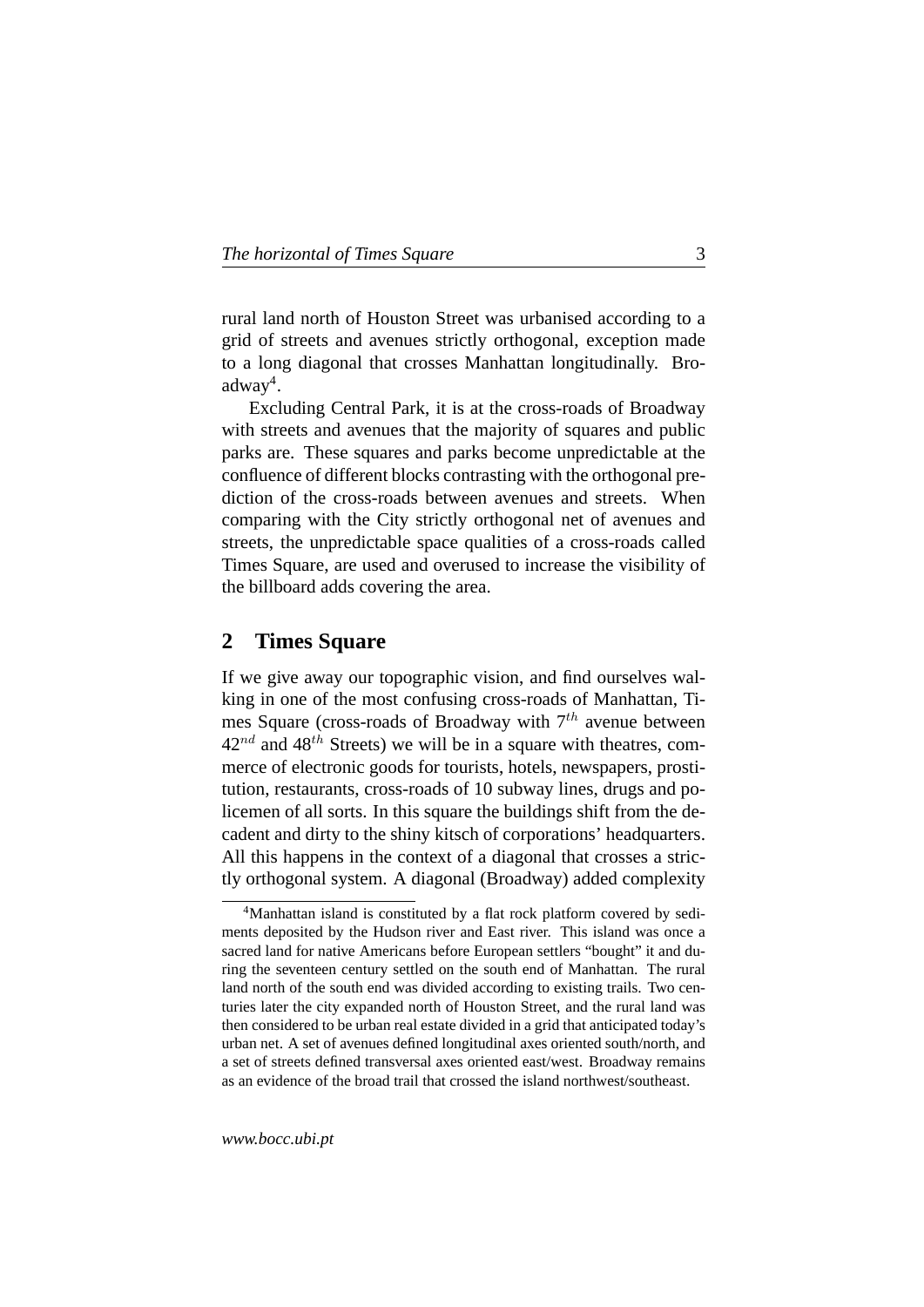4 João António de Almeida Mota

to a strictly orthogonal system assumed by notions as: east/west; uptown/downtown; above/under.

Comparing to other areas of the city that are ruled by the strict economy of the means serving the propose of flux/circulation, we will see that people generally speaking, will stay longer on the cross-roads with Broadway and on other parts of the city which grid is more complex.

Armed with our topographic vision, we will see that the crossroads and squares are "knots of confusion"(koolhaas 1978) which become the most creative environments of the city. Times Square is one of these "knots of confusion"and to me the most Boschian space of New York City. Apparently confusing, everything in this square seems to be ruled by minims. Generally speaking it was using the minimum budget and effort that most of the buildings in Times Square where built. They were created with the minimum of variety of forms and the maximum of repetitions, generating modules that have the maximum of area with the use of the minimum of space. The standardisation generated spaces which correspond to the forms of orthogonal filing and storage.

The residues of the orthogonal efficiency are stated in the billboard adds that cover the buildings and in the shine of corporate buildings. Aseptic cleaning, parallelism and perpendicularlity, become a by-product of efficiency and an object of desire (Diller+Scofidio 1994). This object of desire is not indifferent to the decisive influences of the cultural, political and scientific hegemony of the land of the coloniser (whichever the coloniser is European, American or Asian). As always the hegemony absorbs within its multiplicity of contexts, the most diverse knowledges, introducing by a magic operation the alteration of the primordial meaning of the knowledges, contextualizing them not accordingly to their origins but introducing a "translation"that subverts the original meaning, and transforms it to be in tune with the objects of desire of the hegemony.

Times Square belongs to a *horizontal landscape*: Flat land, stone, rivers, swamps, lacuna, sea. Times Square for the ones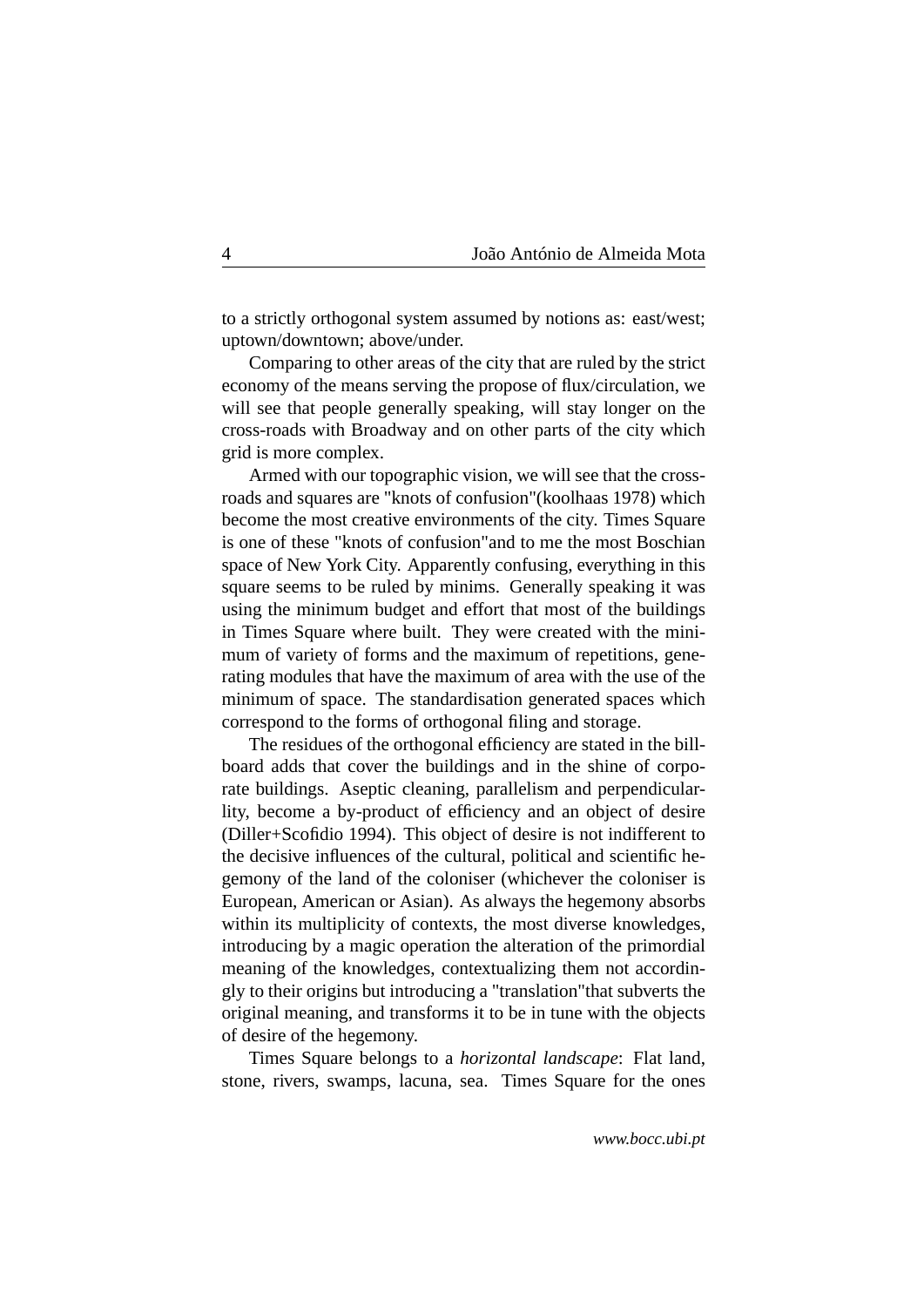|  |  | The horizontal of Times Square |  |  |
|--|--|--------------------------------|--|--|
|--|--|--------------------------------|--|--|

who miss a topographical understanding, today is a strictly vertical environment. Moving in Times Square on the street or in its offices, elevators, corridors, shops, theatres, sex shops, hotels, is like if we are jumping from a drawer to the other of an immense archive. The site and building's structure incorporates the "shift"produced by Broadway within its orthogonal hegemony. Hegemony that generated all involving structures and buildings perfectly aliened and repeated "ad infinitum"created to the image of the knowledge that legitimates prevalent common senses that go back to the Enlightenment. It is also interesting to notice that all the billboard adds covering large areas of the buildings, if not entirely the building façade, display images that are always clean shiny and aseptic.



Photomontage of Times Square,  $180^\circ$  view from south-west corner of 45th Street with Broadway, 5 p.m. January 25, 1995



Photomontage of Times Square with photocollage of clouds,  $180^\circ$  view from south-west corner of 45th Street with Broadway, March 1995

*www.bocc.ubi.pt*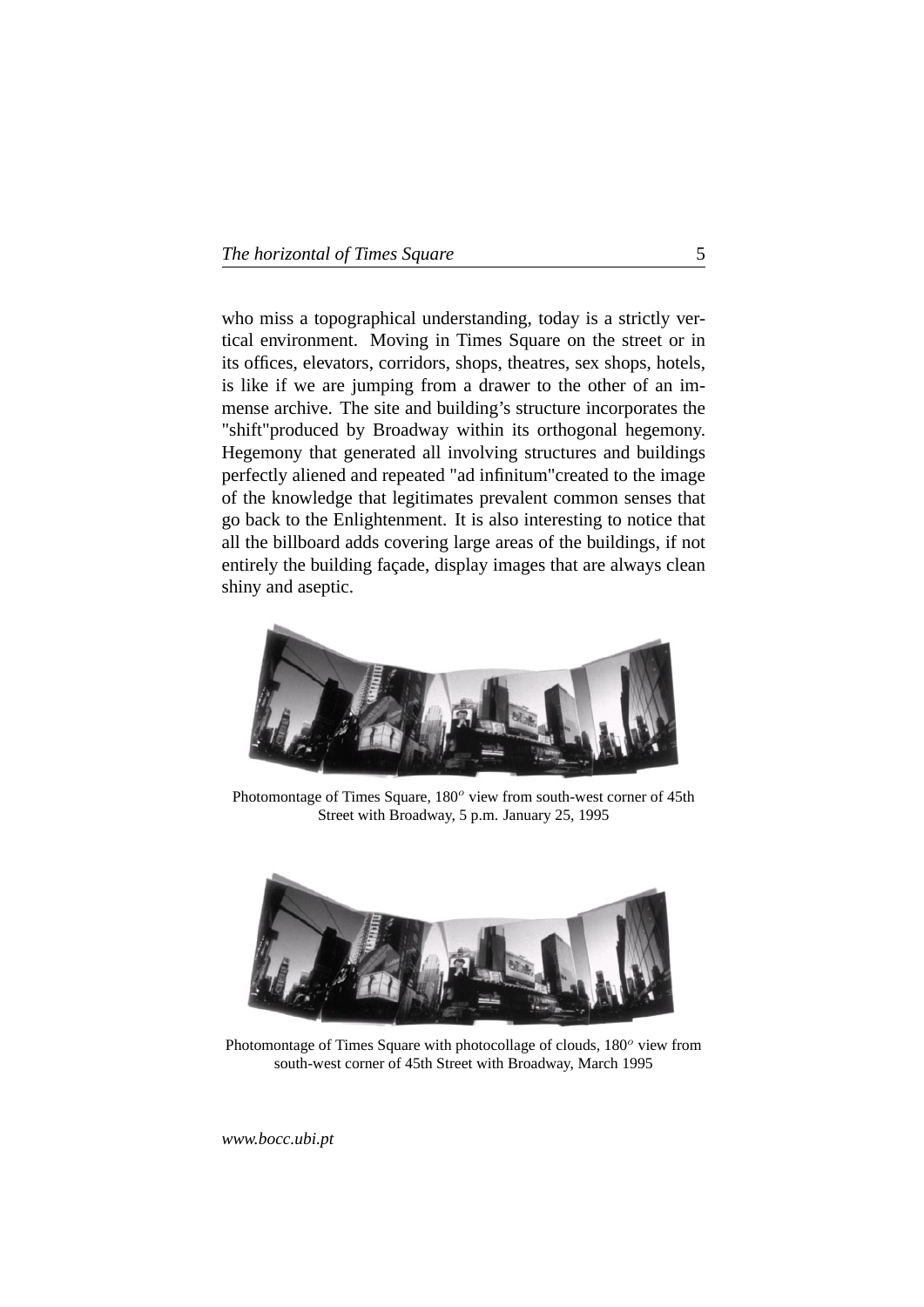6 João António de Almeida Mota

The shifts that Broadway introduces in the orthogonal structure of this area of the City, are used and overused to achieve with an increased visibility a more efficient display of the adds (The adds become visible several blocks away from Times Square) not only to the people walking or riding in the area, but also for the mediated images world-wide distributed of Times Square. The contents of the adds is one of the ways to understand the hegemony itself, by unveiling an coercive system, that makes more than suggesting to the community which are their objects of desire and their dreams.

The city of New York - The Times Square Business Improvement District (BID), in 1995 opened a competition for ideas for the commemoration of the new millennium at Times Square, entitled "The search for the big Idea". The "utopian"project that I proposed to the BID is based on the use of the billboard' space, which is a absolutely a corporate space to overlay on it color photographs of clouds. These images of clouds during day time, I believe, would visually expand the space closer to the evidence of the primordial horizontal of the Island before construction took place. During night time the same images of clouds on billboards with the background of a dark sky and the light and glare of Times Square area, I believe, would unveil not only a fictional character of the images of clouds but also a celebration of a common effort achieved not only between so many diverse corporations, but also a common effort achieved with the diversity of political wills that are concerned with the area of Times Square.

This idea was in consideration by (BID) for the commemorations of the millennium, but later decided on a idea proposed by Disney/Sony Corp.

#### <span id="page-5-0"></span>**3 Conclusions**

The metropolis (see in Davidson 1992) or the knowledge are human fabrications that we tend to make to coincide with our wishes. I mean that our wishes, dreams and metropolis are evidences of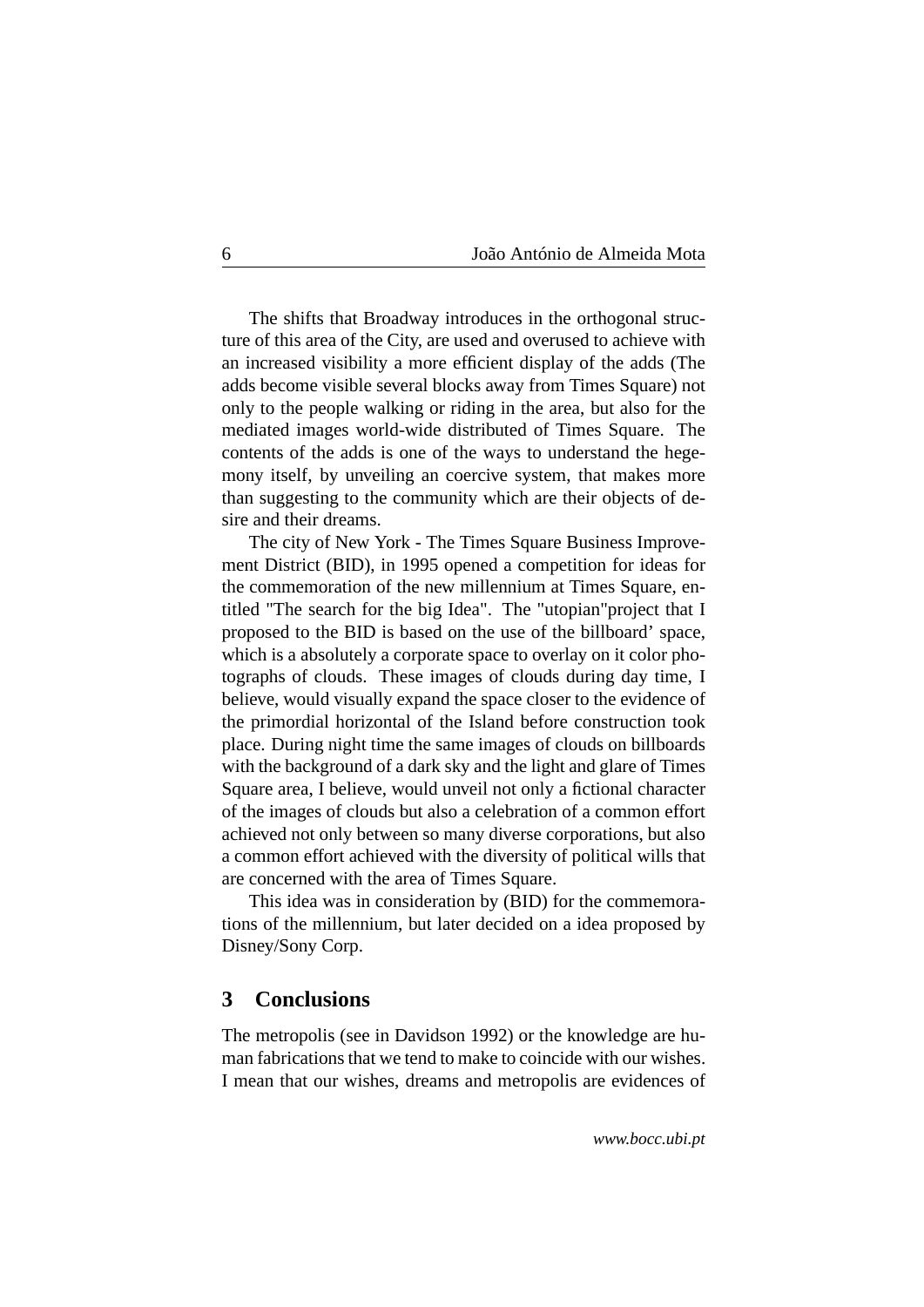|  |  | The horizontal of Times Square |  |
|--|--|--------------------------------|--|
|--|--|--------------------------------|--|

the prevalent hegemony. With the project *The horizontal of Times Square* my concern was to unveil that there is an *à priori* memory of the knowledge and metropolis that leads to evidences of the environment from which emerged. To be sensitive to the evidences of sites as well to evidences of the memory of sites, expands the concept *sensible dwelling* beyond architecture, sociology, economy, politics becoming of the responsibility of artists, designers, philosophers, planners and politicians to redefine public space.

After all that has been achieved in photography, particularly with photography in public spaces, it would be interesting to think of the possibilities of understanding photography in tune with the essences of a site specific architectural environment. Being in tune with the essences of a site specific architectural environment, and using the flexibility of photosensitive/photo-electronic printing processes integrated in the architectural mater, could became a contemporary contribution to push further the tradition of fresco in using the intrinsic qualities of images, materials and site to affect dwelling, while producing commentaries on the architectural space it self.

The legacy (see: *idea of tradition,* art. of Jacques Herzog "Poesis-Production"in Davidson 1994) of history of art and architecture, reveals endless examples of the elastic relations between the images and the spaces in which they are. Throughout history there are countless examples of build spaces in which there is an assumed flexibility on the relations between the factual and the imaginary spaces<sup>[5](#page-6-0)</sup>. The recognition of this potential in urban planing, architecture, drawing and photography, is a possibility to make environments through the creation of specific places that embody the spirit of a sensible dwelling.

<span id="page-6-0"></span><sup>&</sup>lt;sup>5</sup>The traditions of fresco painting, mosaic and tile panels are good examples.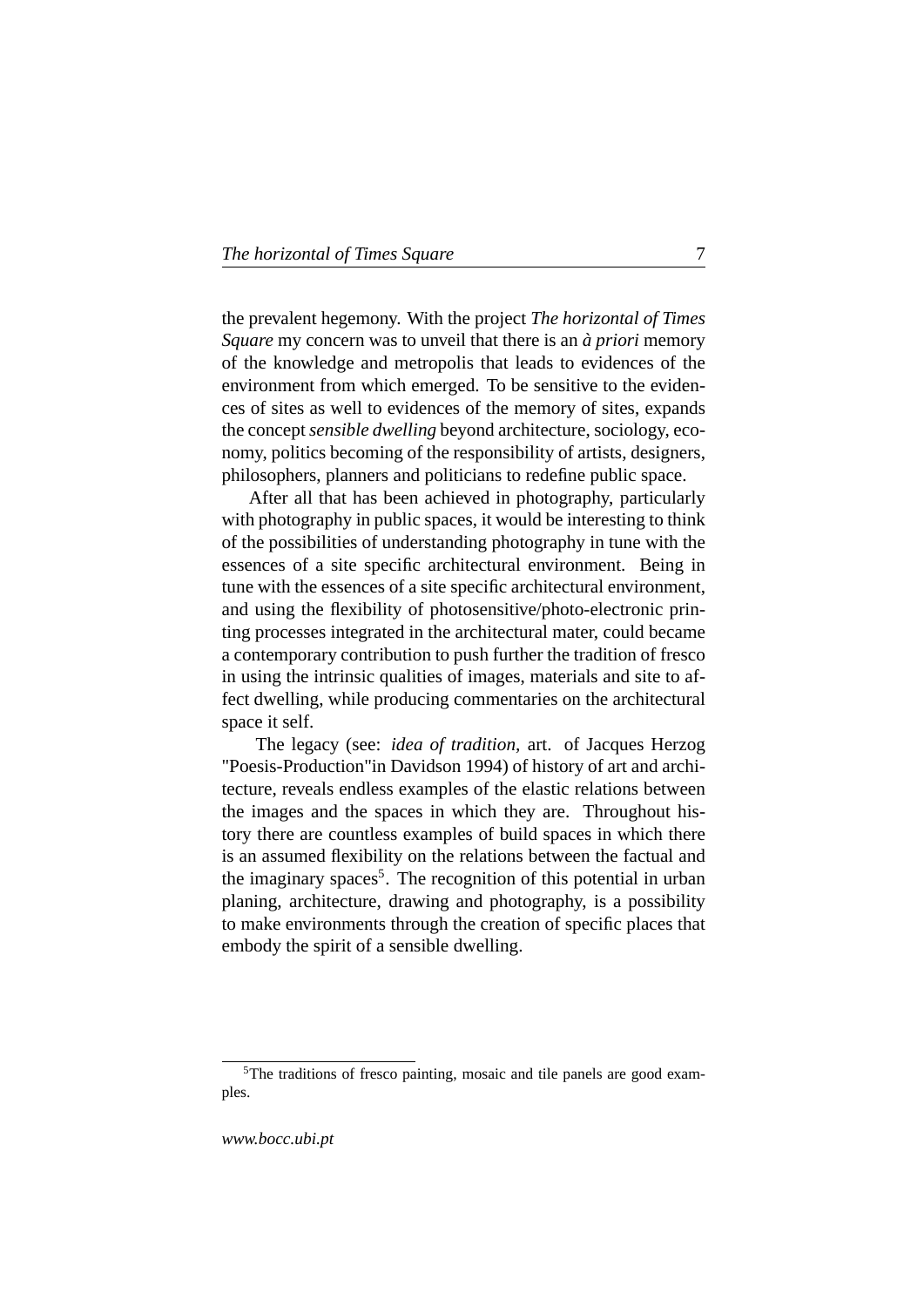#### <span id="page-7-0"></span>**4 Acknowledgements**

(by alphabetical order)

My sincere thanks to *James S. Ackerman*[6](#page-7-2) for his generosity and insights concerning the understanding of the role of images within the Renaissance public space. My recognition of *João Cabral*[7](#page-7-3) generous contributions for the references he suggested, without them I wouldn't achieve a better understanding of the mutant character of what is considered public space. Finally and not last, my acknowledgement of the decisive contribute of *Wolfgang Jung*[8](#page-7-4) with his study of Saint Peters Chapel in Rome (Jung 1997) for retrieving through the analysis of drawings, evidences of the fine line existing between the construction built and utopian projects.

#### <span id="page-7-1"></span>**5 References**

- Davidson, Cynthia C. 1994, *"Any way"* Rizzoli International Publications Inc. New York, p. 85-89.
- Davidson, Cynthia C. 1992, *"Anywhere"* Rizzoli International Publications, Inc. New York, see citation of Koolhaas p.200, Diller+Scofidio 1994, *"Flesh"* Princeton Architectural Press, Inc. New York, p. 36-60.
- Jung, Wolfgang 1997 "Über Szenographisches Entwerfen Raffael und die Villa Madama", Vieweg Verlag, Wiesbaden.

Koolhas, Rem 1994, 1a ed. 1978, *Delirious New York: a retro-*

<span id="page-7-2"></span><sup>&</sup>lt;sup>6</sup>Art historian, Ph.D. Arthur Kingsley Porter Emeritus professor of Fine Arts, at Harvard University.

<span id="page-7-3"></span> $7$ Architect, Ph.D. professor auxiliar - Universidade de Aveiro, Portugal; professor colaborador - ISCTE, Lisboa, Portugal.

<span id="page-7-4"></span><sup>8</sup>Architect and architecture historian, Ph.D. Bauhaus - Universitat Weimar, Rome - program.